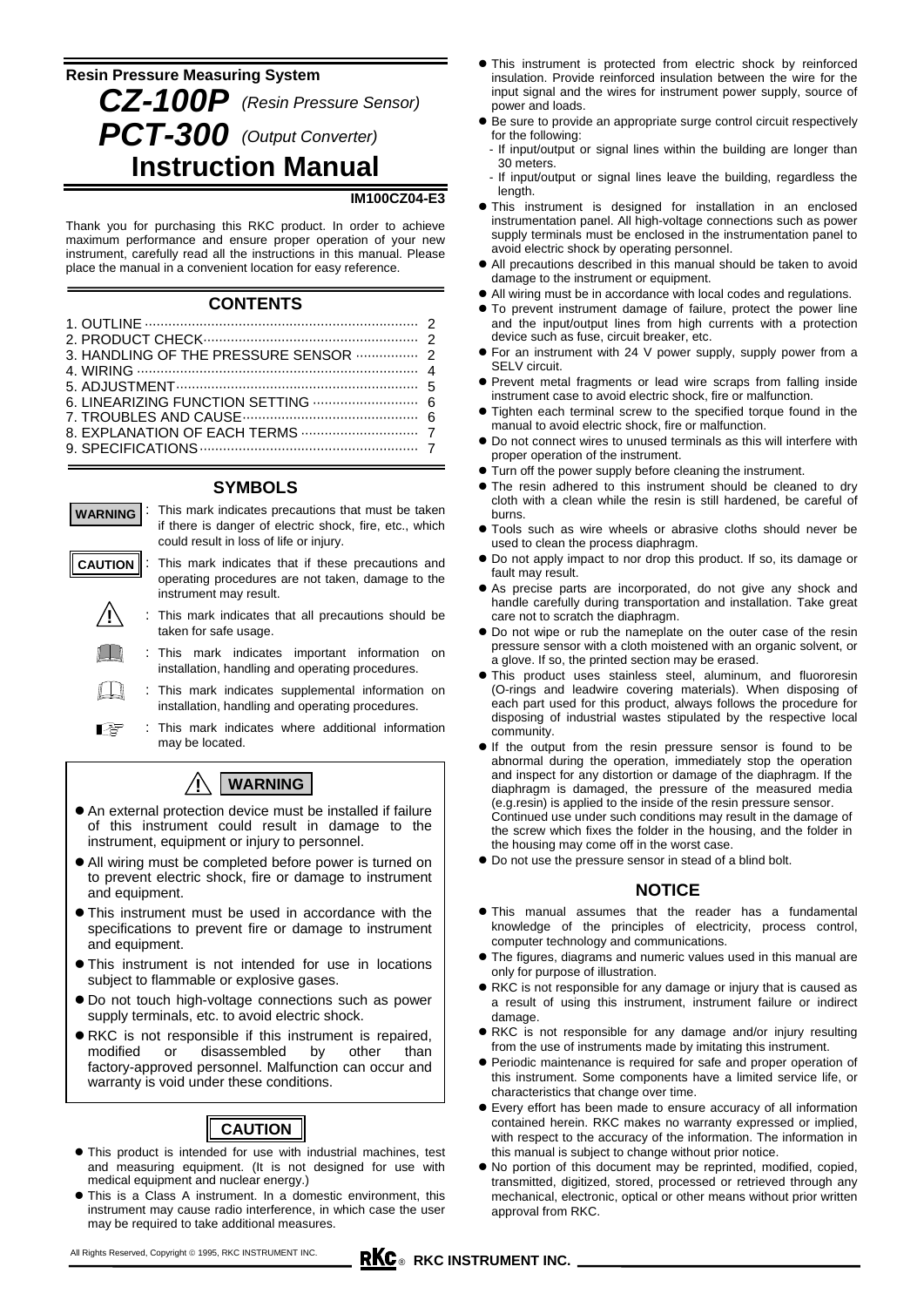# **1. OUTLINE**

# **1.1 Principle of Operation**

When pressure is applied to a diaphragm in the resin pressure sensor (CZ-100P), force acts upon a pressure sensing element through a metal rod located near the diaphragm.

The pressure sensing element used in CZ-100P has 4 gauges adhered to a metallic elastic body and connected to Wheatstone bridge. Each strain gauge made of metal resistance foil with small temperature coefficient slightly changes its gauge resistance due to strain occurring by the application of force to the elastic body. In this case,



as shown in the attached diagram (Fig. 1), the elastic body is in such construction that by the application of force stretching strain occurs in R1 and R3, while shrinking strain in R2 and R4 to increase the gauge resistances of R1 and R3 and to decrease those of R2 and R4. These resistance changes are detected as bridge voltage change to generate the output proportional to the force applied. The output thus generated is input to the PCT-300 output converter which can finally output the DC voltages of 0 to 10 V, 0 to 10 mV, 1 to 5 V and 4 to 20 mA from its output terminals via a 3-stage amplifier circuit.

# **1.2 Features**

- The detection of strain caused by the deformation of an elastic metal body within its elasticity limit using the highly reliable strain gauge enables highly accurate pressure measurement.
- The dual construction of connecting pipe and pressure sensing element portions extremely lessens output indication change caused by external transient temperature change.
- Calibration normally performed to a strain gauge sensor becomes easy and accurate without monitoring the output due to the employment of the PCT-300 output converter.



Fig. 2 Block diagram of resin pressure system

# **2. PRODUCT CHECK**

Before using this product, check each of the following:

- Model code
- Check that all of the items delivered are complete.
- Check that there are no scratch or breakage in external appearance.

#### ■ Resin pressure sensor

# **CZ-100P-**□**-**□ □ □  $(1)$   $(2)$   $(3)$   $(4)$

### **(1) Specification type**

| HB: Fixed nut type                                       | Standard | $PF3/8$ L = 150                                            |
|----------------------------------------------------------|----------|------------------------------------------------------------|
| HC: Fixed nut type Standard                              |          | $PF3/8$ L = 180                                            |
|                                                          |          |                                                            |
| HZ: Fixed nut type Nonstandard size PF3/8                |          |                                                            |
| HL: Loose nut type Standard                              |          | PF3/4 (20 to 100 MPa)                                      |
|                                                          |          | HLZ: Loose nut type Nonstandard size PF3/4 (20 to 100 MPa) |
| LL: Loose nut type Standard                              |          | PF3/4 (5 to 10 MPa)                                        |
| LLZ: Loose nut type Nonstandard size PF3/4 (5 to 10 MPa) |          |                                                            |
| LLA: Loose nut type Standard                             |          | PF3/4 (0.5 to 1 MPa)                                       |

#### **(2) Diaphragm section material**

- S: SUS630 (Standard)
- H: HASTELLOY C (Optional)

#### **(3) Diaphragm surface treatment**

- N: Standard
- K: CERAMIC Kanigin plate (Optional)

#### **(4) Intrinsically safe**

- N: Standard (For non-explosionproof specification type)
- G: Explosionproof specification type (For indoor use)
- H: Explosionproof specification type (For outdoor use)

#### $\bullet$  Accessories

- Instruction Manual [IM100CZ04-E3]
- Copper Packing

(Included in only the Loose nut type [thickness:  $t = 2$  mm])

If any of the products are missing, damaged, or if your manual is incomplete, please contact RKC sales office or the agent.

### $\bullet$  Blind bolt (Sold separately)

This is a bolt to be used to fill the hole on the machine from which a pressure sensor has been removed. If a blind bolt is necessary, please contact with our sales staff or the nearest distributor.

# **Output converter PCT-300** □**-**□ □  $(1)$   $(2)$   $(3)$

### **(1) Intrinsically safe**

- N: Standard type (Non-explosionproof construction)
- E: Intrinsically safe explosionproof construction pass type

#### **(2) Number of outputs**

- 2: For two output points (0 to 10 V DC, 0 to 10 mV DC)
- 3: For three output points
- (0 to 10 V DC, 0 to 10 mV DC, 1 to 5 V DC)
- 4: For four output points (0 to 10 V DC, 0 to 10 mV DC, 1 to 5 V DC, 4 to 20 mA DC)

# **(3) Optional function**

- N: None
- G: With gain selector switch
- L: With linearizing function
	- (Linearity error for using this product with the CZ-100P becomes within  $\pm 0.5$  % of span)

#### ■ **Sensor connection cable** (Sold separately)

|                             | W-AB-N $\square$ *-PA-5000: Standard (For non-intrinsic safety)       |
|-----------------------------|-----------------------------------------------------------------------|
|                             | [Cable length: 5 m]                                                   |
|                             | W-AB-YO <sup>*</sup> -PB-5000: Intrinsically safety (Hazardous side)  |
|                             | [Cable length: 5 m]                                                   |
|                             | W-AB-N $\square$ *-BA-1000: Non-intrinsic safety (Non-hazardous side) |
|                             | [Cable length: 1 m]                                                   |
| * $\Box$ : Cable cover type |                                                                       |
|                             |                                                                       |

(G: Heat-resistant glass coated cable, V: Vinyl coated cable, S: Silicon coated cable)

# **3. HANDLING OF THE PRESSURE SENSOR**

# **3.1 Caution in Mounting Pressure Sensors**

### **Mounting environment**

- Ensure that no cooling pipes directly contact the pressure sensor or connector, since the pressure reading accuracy may be affected or the connector may be damaged.
- Do not locate any heat source near the pressure sensor or directly expose it to heat. Otherwise, high-temperature deterioration of the sensor block may occur. If the temperature could rise in the strain gauge block located within the housing, cover possible heat sources with insulation materials.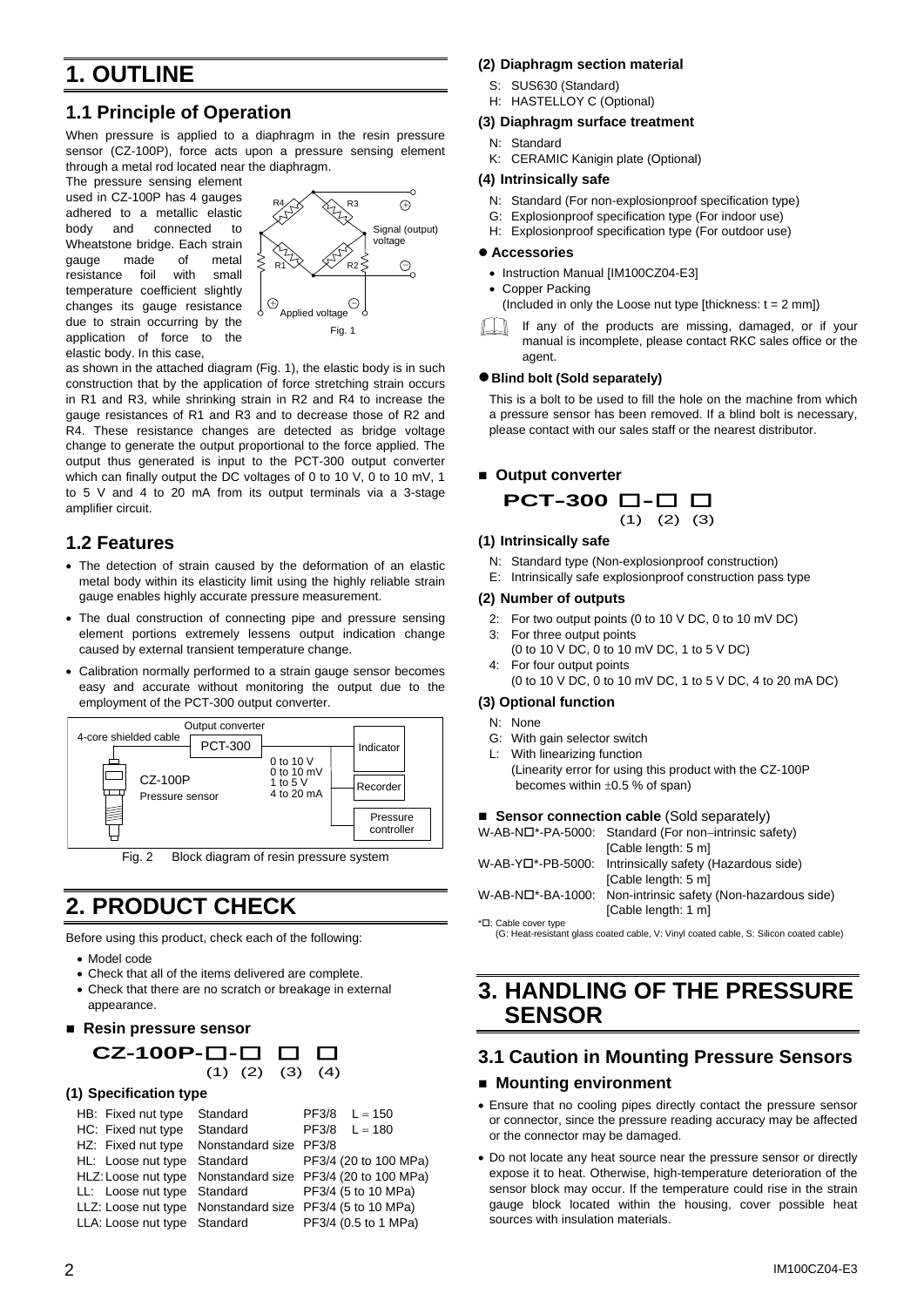- Do not use the pressure sensor under any of the following environmental conditions:
	- Where the sensor is exposed directly to cold air, warm air or hot air.
	- Where temperature variations are large.
	- Where the sensor is exposed to direct sunlight.
	- Where the sensor is directly splashed with water or rain, or the humidity is high.
- Do not bring magnetic devices such as magnetic relays, etc. near the pressure indicator. Also, keep power lines from the resin pressure sensor cable.
- If the pressure sensor is used for screen changer operation, it may suffer an impact during screen changer operation, causing sensor troubles. In such a case, carefully consider the position and direction when installing the sensor.

#### **Mounting pressure sensors**

• When the diaphragm at the end of CZ-100P and its surroundings completely touch with its mounting hole, large indication error may occur. In this case, temperature may exert a large influence especially upon the zero point. Therefore, much attention should be paid when a mounting hole is drilled.



Packing surface (Sealing surface) [Flat tightening or tapered tightening surface] (Oil or resin leakage is prevented at this point.)

• When using a lead pipe cover (optional), pay attention that the lead pipe cover end does not directly touch the barrel. (Refer to the "**Exposed length at the bottom of the sensor outer case**")



• Prior to mounting the pressure sensor, check the appearance of the diaphragm. If the diaphragm has a deformed or abnormal end, it needs to be repaired or re-calibrated. As there is a case where the diaphragm is already deformed by the application of overload when used previously, carefully check its condition before the pressure sensor is re-used.

#### **Mounting hole**

- When mounting the pressure sensor, check its mounting hole dimensions. (Do not overtighten its screw.)
- If resin or its carbide still remains in the mounting hole, this may damage the pressure sensor. Therefore, prior to mounting the sensor, always remove any residue from the mounting hole.
- Check that the diaphragm surface does not protrude from the inner wall of the barrel, since this may score the diaphragm surface with the screw, etc. If necessary, adjust the position between the diaphragm surface and the inner wall of the barrel using stainless steel packings, etc.
- For the loose nut type, resin leakage may occur more easily than the fixed nut type, as the pressure sealing surface becomes wider. If any resin leaks through the mounting gap of the sensor, use copper packings (thickness:  $t = 2$  mm) or aluminum packings (thickness:  $t = 2$  mm) by taking into account the position between the diaphragm surface and the inner wall of the barrel. (Copper Packing: Included in only the Loose nut type)

### **Mounting direction**

- If the sensor is installed in the upright direction (Fig.1-A), it may be affected directly by heat flow from heater or heat source (rising current of heated air). In such a case, the temperature of the strain gauge in the sensor may exceed an allowable maximum temperature of 150 °C. In order not to exceed this limit temperature, it is necessary to keep the sensor outer cylinder surface at a temperature of less than 134 °C (Fig.2). Conduct the following treatments.
	- *1.* In order to avoid heat flow, wind a heat insulating material round such a heat source (heater, etc.).
	- *2.* Further extend the length of the exposed lead pipe.
- In order to keep the specified sensor performance longer, it is recommended that the sensor outer cylinder surface temperature be keep at less than 134 °C.
- When the sensor is installed in the upright position, thermal effects on the sensor may not sufficiently lessen even if the length of the exposed lead pipe is further extended. In this case, take measures of *1*.
- The effect of heat flow lessens as the installing direction of the sensor changes from the slanting direction (Fig.1-B) to the horizontal direction (Fig.1-C) in this order. In this case, take measures of *1* and *2* if necessary by checking the sensor outer cylinder surface temperature. (To the relevant manufacturer: It is recommended that the sensor be installed in the horizontal or slanting direction in order to lessen the effect of heat on the strain gauge.)



- **Exposed length at the bottom of the sensor outer case**
- Cases where the temperature of the strain gauge in the sensor become less than 150 °C is as follows:
	- The effect of heat flow is small.
	- − The sensor is installed in the upright position.
	- − The diaphragm is at a temperature of 400 °C.
	- − The length of the exposed sensor outer cylinder is more than 70 mm. (Refer to below)

However, as the effect of heat flow from an actual extruder is serious, if there is no enough exposed section below the sensor outer cylinder even at a diaphragm temperature of less than 200 °C, the operating temperature of the sensor strain gauge may exceed its limit. Therefore, check the temperature environment where the sensor is installed (by indirectly checking the temperature of the sensor outer cylinder surface), and take necessary measures to lessen the temperature of the sensor strain gauge by using a heat insulating material, if necessary.



If the temperature of the sensor outer cylinder surface exceeds 160 °C, the outer cylinder surface changes its color from black to dark brown and then brown in this order. If it exceeds 180 °C, the color may change to silver.

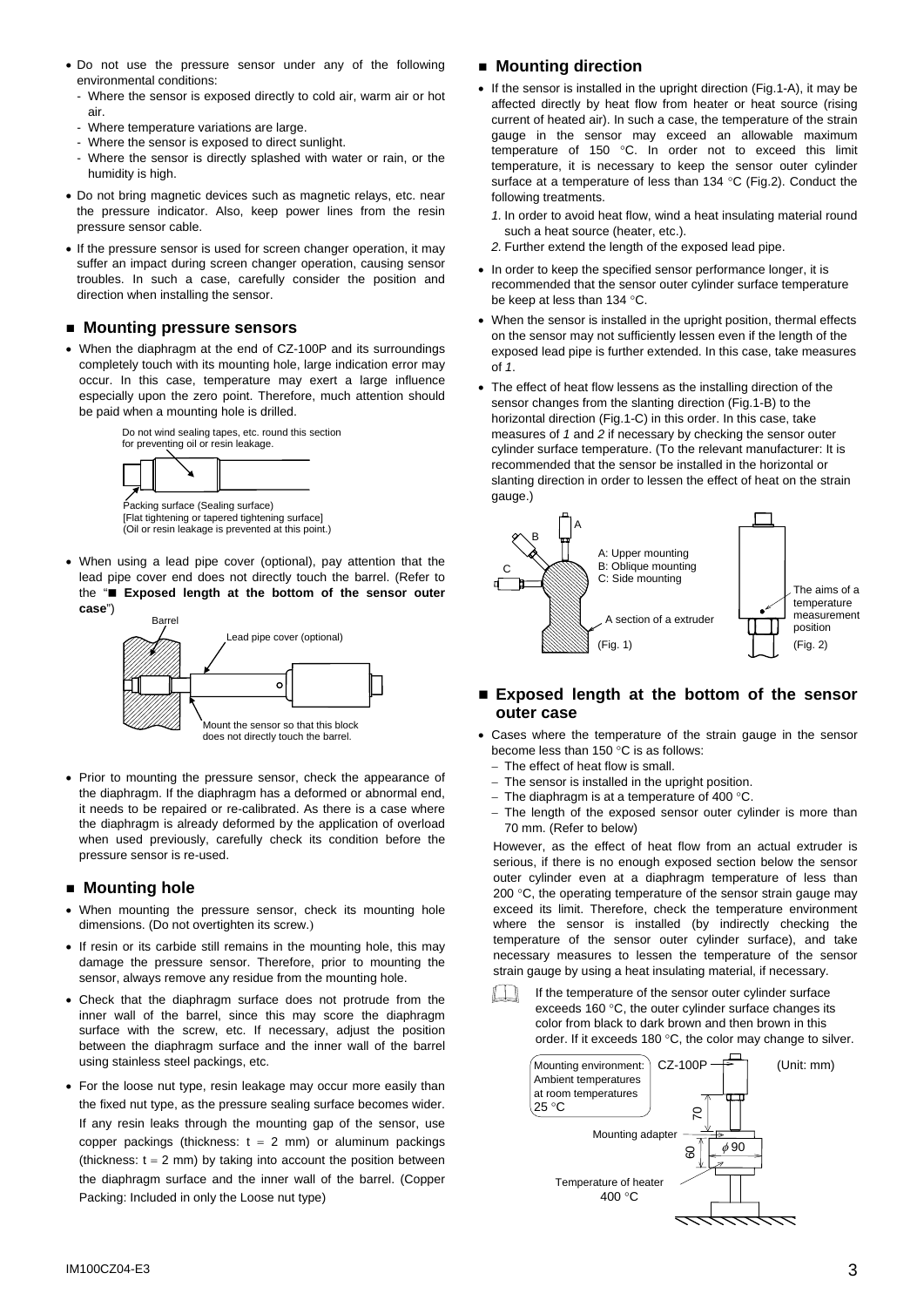• A lead pipe cover (optional) is mainly for protecting the exposed section below the sensor outer cylinder from being exposed to cold wind. Therefore, do not install the sensor such that it is embedded in the heat source (such as in the barrel or heater) together with the lead pipe cover. This may heighten thermal conductivity from the heat source, resulting in a temperature increase in the sensor strain gauge.

# **3.2 Caution in Removing Pressure Sensors**

- **Always remove the sensor while resin is being melted**, since the diaphragm of the sensor may be damaged if the sensor is removed after the resin has hardened. If the sensor is re-mounted under this condition the repeatability may deteriorate.
- When removing the pressure sensor, remove it under the same temperature as that during installation. Removing the pressure sensor under the different temperature as that during installation cause irregular engagement of the thread.
- If resin flows into the gap between the lead pipe and the mounting hole, it may be impossible to remove the sensor even with the threads completely disengaged. In this case, if the sensor is forcibly removed using a puller, the sensor may be knocked when removed, damaging the diaphragm and reducing the accuracy. Slowly remove the sensor without knocking it.
- Remove the resin attached to the pressure sensing part (diaphragm and its surrounding section) after melting it by applying light heat to the side of the pressure sensing part using a burner (Do not let the temperature exceed 400 °C). In addition, care should be taken not to scratch the pressure sensing block.

If not, diaphragm damage or resin leakage may result.

# **3.3 Cautions during Extruder Cooling Down**

If the temperature is decreased while resin remains in the extruder with the pressure sensor installed, the diaphragm may be depressed and deformed by resin contraction, etc. As a result, a measurement error or pressure dead-band may occur. If the extruder is cooled down, completely remove all the resin remaining in the barrel, or remove the sensor. Especially take care for the low pressure sensor, as this effect becomes serious.

# **3.4 Dimensions**

# ■ Resin pressure sensor (CZ-100P)





## ■ Output converter (PCT-300)



# **3.5 Pressure Sensor Installation**

- *1.* Make sure the mounting hole is correctly machined. If installing the pressure sensor into a previously used hole, make sure the hole is thoroughly cleaned to remove any plastic residue.
- *2.* Lubricate the threads with a high temperature anti-seize lubricant.
- *3.* Tighten the hexagon nut part with a torque wrench. When tightening the pressure sensor, always tighten only the hexagon nut part.
	- Fixed nut type (PF3/8 thread: HB, HC type): 30.0 N・m [300 kgf $\cdot$ cm]
	- Loose nut type (PF3/4 thread: LL, HL, LLA type): 60.0 N・m
	- $[600 \text{ kgf} \cdot \text{cm}]$
	- Fixed nut type (Unified thread: UB, UC type): 30.0 N・m [300 kgf・cm]
- **Tighten the pressure sensor to secure it after the**  7 L N **temperature rises.**

**Do not tighten any block other than the hexagonal nuts,**   $\Box$ **since this may damage the pressure sensor.** 

# **4. WIRING**

# **4.1 Wiring Precaution**

- The CZ-100P (sensor) connect to the PCT-300 (output converter) using the 4-conductor shielded cable attached.
- The rated output of the CZ-100P (mV/V: Described on the nameplate adhered) is obtained when standard cable length is 5 m. If cable length is extended beyond the above figure, correct the rated output in accordance with the following equation.

 $\overline{0}$ 

**Rated output** 



When  $0.5$  mm<sup>2</sup> × 4-core shielded cable (standard cable) or same as standard cable is used.) **l**: Extended cable length (m)



**Extended cable length**

**Fe:** Rated output change with cable extended

For the explosionproof specification type, the K value becomes "1.40  $\times$  10<sup>-4</sup> /m."

 $100 (m)$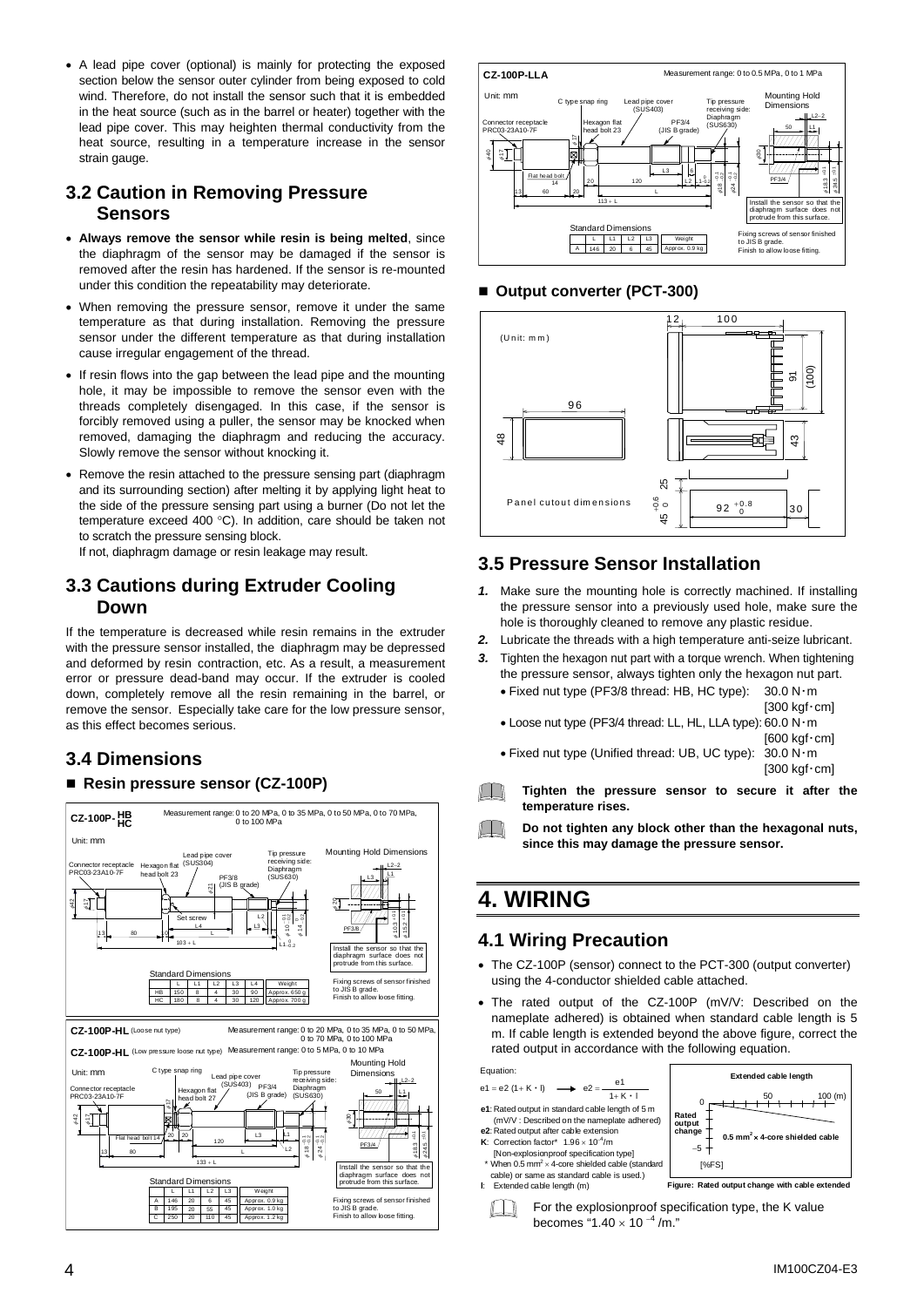- If the pressure sensor is used together with the output converter (Model PCT-300), always connect a grounding wire to the equipment side. (Ground the grounding terminal.)
- Connect a grounding wire to the extruder.
- For a heat-resistant glass covered cable, the cover is made of fibers. Therefore, the electrical insulation may deteriorate if the cable is exposed to high humidity or conductive liquid (water, etc.) and cause a pressure indication error. For this reason, avoid underground wiring or wiring within electric conduits passing through humid areas as much as possible.

# **4.2 Wiring Method**

■ Terminal configuration figure of output **converter (PCT-300)** 



 $\Box$ Do not excessively tighten the terminal screws. In addition, use the solderless terminal appropriate to the screw size (M3).

> **EXALLET SECOLUTE:** 8.1 mm or less Recommended tightening torque:  $0.4 N·m$  [4 kgf $\cdot$ cm] Max. 1.0  $N \cdot m$  [10 kgf $\cdot$ cm]

**Wiring** 



- M Do not place magnet relays or any other equipment which causes magnetic disturbance near the output converter. Install the power cable away from the 4-core shielded cable.
	- When connecting the sensor to a pressure indicator or recorder, check its polarity and output signal.
- $\Box$ NDI standardized connector (plug, receptacle and jack) is used.



 **Wiring example of explosionproof specification sensor** 



# **5. ADJUSTMENT**





## **Adjustment procedures**

- *1.* Check the rated output (mV/V) described on the nameplated of the CZ-100P (This output should be corrected when the cable is extended.) and then set that value on the rotary switch which is gain setter of the PCT-300.
- *2.* The pressure reading zero point is adjusted by the zero adjuster in PCT-300. Perform this zero adjustment after the position installed with CZ-100P on the extruder reaches the desired temperature and is in the steady state after the lapse of a certain time. If an indicator is not available, adjust the zero point on the monitoring terminals using a circuit tester. In addition, perform the above adjustment after warming up for 20 minutes or more with the power switch of PCT-300 turned ON (power lamp lights) after wiring has been finished.



When the gain setter and zero adjuster are set using small screwdriver.

When the sensor is provided with the gain selection function  $\Box$ (optional), the output value is doubled if the function is set to "×2," which is effective for increasing the reading at low-pressure. The valid range is within the output range of PCT-300, which corresponds to half of full-scale pressure.



Turn the FILTER switch to the OFF side (100 Hz, -3 dB) when quick response is required. The FILTER switch is turned to the ON side (10 Hz, -3 dB) prior to shipment.

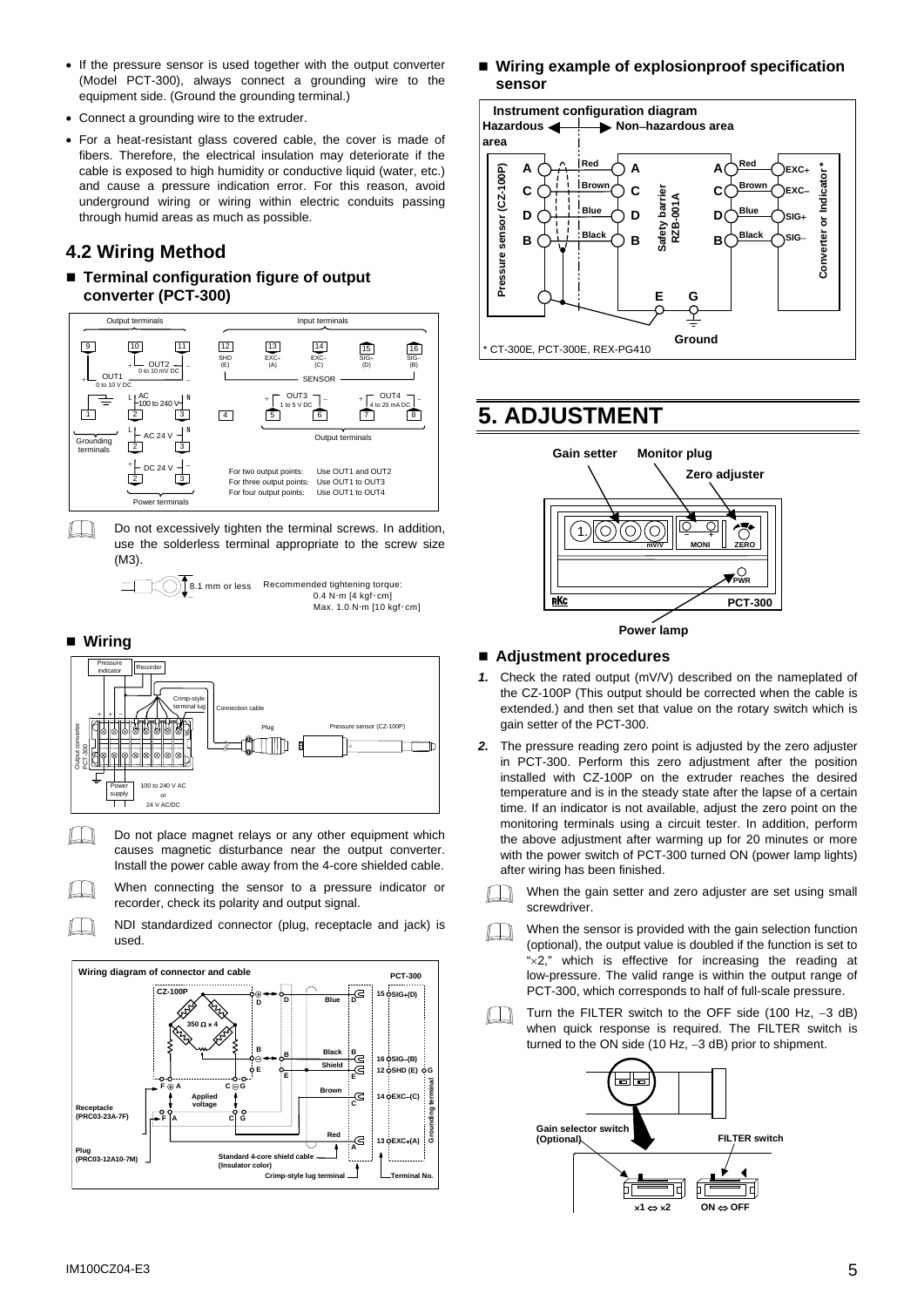# **6. LINEARIZING FUNCTION SETTING**

# **! WARNING**

- $\bullet$  To prevent electric shock and instrument failure, always turn off the power supply before pulling out the internal chassis.
- $\bullet$  To prevent injury or instrument failure, do not touch the internal printed circuit board.

### **Linearizing switch changing**

*1.* First check the output characteristic type (A, N or B) engraved at the end of the figure showing the rated output value on the rating nameplate attached to the outer chamber of the pressure sensor.

Example: Rating nameplate

| <b>RKC PRESSURE SENSOR</b>      |                  |
|---------------------------------|------------------|
| TYPE CZ-100P-HB-SNE             |                  |
| PRESSURE RANGE 0-20             | <b>MPa</b>       |
| RATED OUTPUT 1.234 A mV/V       |                  |
| No. 97J21020                    | <b>DATE</b> 9710 |
|                                 |                  |
| RKC INSTRUMENT INC. TOKYO JAPAN |                  |
|                                 |                  |

A, N or B is engraved in this section.

For products other than corresponding to the linearizing function, the output characteristic type (A, N or B) is not engraved in this section.

- *2.* Next, check that the power to the PCT-300 output converter is turned off, then remove the internal assembly from the case.
- *3.* Set the linearizing switch on the side of the internal assembly of the PCT-300 to the position matching the output characteristic type of the pressure sensor to be connected.

# **Internal assembly of PCT-300**



The gain selector switch or linearizing switch is optional. The figure on the left side shows all the optional switches to simplify the explanation.

*4.* House the internal assembly in the case. This completes the setting.

# **7. TROUBLES AND CAUSE**

| Problem                                                     | Possible cause                                                                                                                           |
|-------------------------------------------------------------|------------------------------------------------------------------------------------------------------------------------------------------|
| Indication pointer                                          | . No indicator input circuit connected.                                                                                                  |
| completely defects to the<br>left or right.                 | . No 4-conductor shielded cable connected.                                                                                               |
|                                                             | . The defective connector used (standard or<br>water resistant connector).                                                               |
| Digital display over-scale                                  | · Wires disconnected or shorted.                                                                                                         |
| or underscale.                                              | . No internal sensor wiring connected.                                                                                                   |
|                                                             | . The fiberglass coated cable immersed into<br>water or exposed to high temperature, resulting<br>in deteriorated insulation resistance. |
|                                                             | . No rated output set to the PCT-300<br>(different gain).                                                                                |
|                                                             | . The double gain selector switch turned ON.                                                                                             |
|                                                             | . The strain gauge deteriorated due to exposure<br>to high temperature.                                                                  |
|                                                             | · No zero adjuster adjusted.                                                                                                             |
| No pressure is indicated<br>under pressurized<br>condition. | • Irregularly tapped hole for installing the<br>CZ-100P. (The sensor tip strongly contacting<br>with the tapped hole.)                   |
|                                                             | . The diaphragm deteriorated, deformed or<br>damaged.*                                                                                   |
|                                                             | • Mechanical Lead pipe deformation by external<br>force.                                                                                 |
| Pointer or indication                                       | . No measures for relay spark killing taken.                                                                                             |
| fluctuates during relay<br>actuation.                       | . No 4-conductor cable shield perfectly wired or<br>grounded.                                                                            |
|                                                             | . The PCT-300 located near magnetically<br>operated relays.                                                                              |
| Pressure indication is<br>fluctuated.                       | . Value different from the sensor rated output set<br>to the rated output setter for the PCT-300.                                        |
|                                                             | . The diaphragm deteriorated, deformed or<br>damaged.*                                                                                   |
|                                                             | • The sensor exposed to hot or cold wind.                                                                                                |
|                                                             | • Some potential against the earth generated<br>(2-point grounding, etc.).                                                               |
| Normal operation was<br>performed, but no                   | · Imperfect connecter contact.                                                                                                           |
| reading was received                                        | • The lead pipe deformed by external force.                                                                                              |
| after a while or the                                        | · The diaphragm deteriorated, deformed or<br>damaged.*                                                                                   |
| reading varied and was<br>unstable.                         | . The fiberglass coated cable immersed into<br>water or exposed to high temperature, resulting<br>in deteriorated insulation resistance. |
|                                                             | . The sensor exposed to hot or cold wind.                                                                                                |
|                                                             | . The extruder now in unstable operation or<br>temperature rise.                                                                         |
| Indication fluctuates from<br>the beginning.                | . The sensor tip forcibly tightened due to the<br>small tapped hole.                                                                     |
|                                                             | . The lead pipe cover contacting with the barrel,<br>etc.                                                                                |
| Resin leakage.                                              | • The sealed surface deformed or scratched.                                                                                              |
|                                                             | • Foreign material (carbide, etc.) attached on the<br>sealed surface.                                                                    |
|                                                             | · Low sealed surface accuracy (parallelism, axis,<br>etc.).                                                                              |
|                                                             | . No screw threaded down to the extreme end.                                                                                             |
|                                                             | . Tightened at less than appropriate torque or not<br>tightened.                                                                         |
| No threads regularly                                        | . No screw threaded down to the extreme end.                                                                                             |
| engaged (no screw<br>removed).                              | . Not threaded as conforming to the standard.<br>• The screw with burrs used.                                                            |
|                                                             | • Tightened at excessive torque.                                                                                                         |
|                                                             | • Tightened at temperature different from the<br>initial tightening temperature.                                                         |
|                                                             | • Foreign material attached on the threaded                                                                                              |
|                                                             | section, or stained.                                                                                                                     |

For taking measures, also refer to "**4. HANDLING OF THE PRESSURE SENSOR**." The converter is described on a basis of the PCT-300. The operation of the PG-410 may differ from that of the PCT-300 described here.

For the cause of diaphragm deterioration, deformation or damage, refer to the following " **\* Main causes**."

Continued on the next page.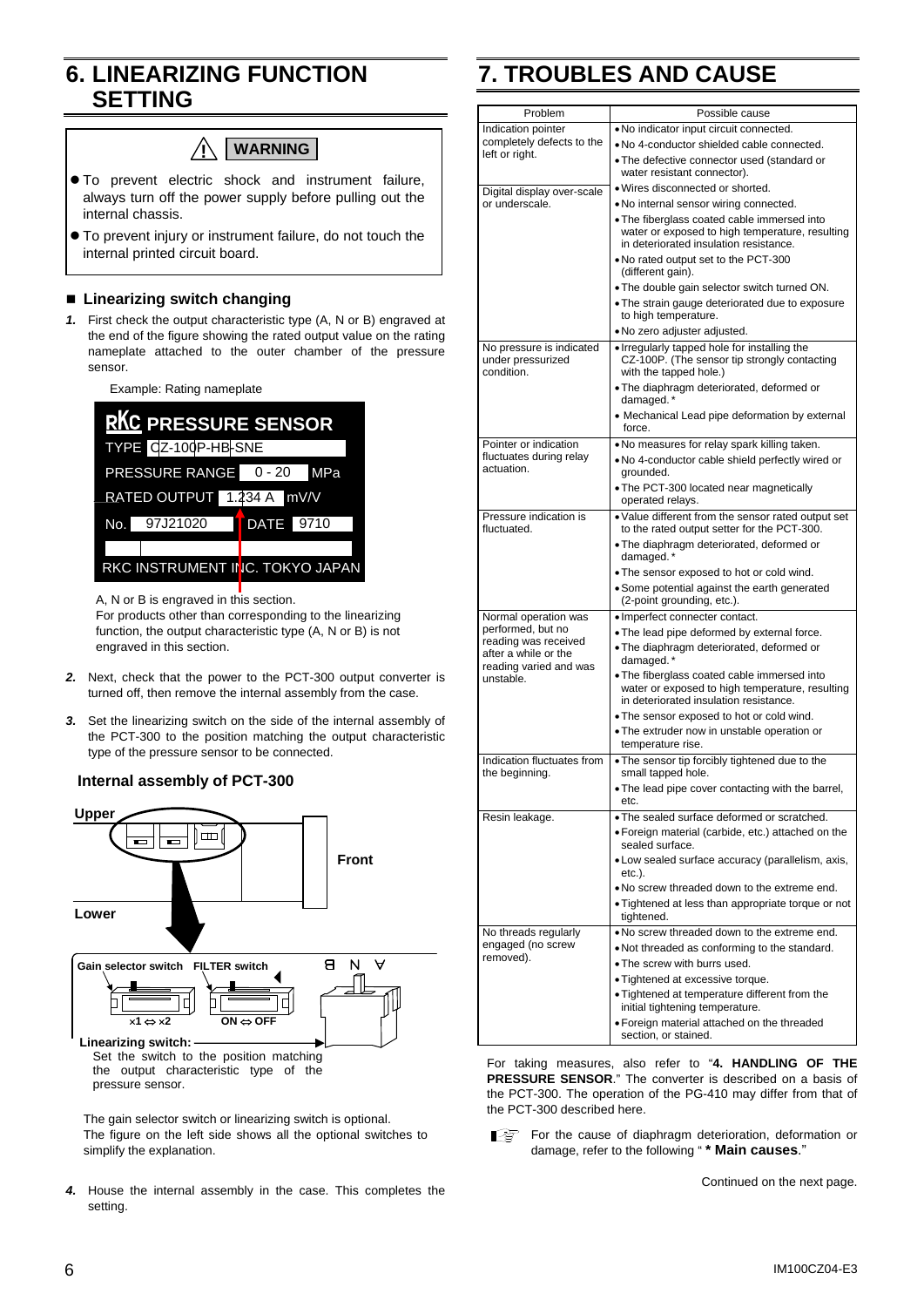#### **\* Main causes:**

These causes may arise independently or in mutual relations.

#### • **Generative cause in operation**

| Overpressure                   | Load pressure exceeding its limit applied.                                                                                                                                                         |
|--------------------------------|----------------------------------------------------------------------------------------------------------------------------------------------------------------------------------------------------|
| Irregular thread<br>engagement | The metal pressure sensing surface mechanically<br>scratched or chipped off.                                                                                                                       |
| Metal fatique                  | The metal sensing surface fatigued by the application<br>of changing or repeating pressure.                                                                                                        |
| Corrosion                      | The pressure sensing surface corroded due to its<br>contact with corroding material.                                                                                                               |
| Abrasion                       | The pressure sensing surface worn away due to the<br>mixture of fillers, etc.                                                                                                                      |
| Shrinkage                      | The pressure sensing surface deformed due to the<br>shrinkage of resin adhered to its surface as a result of<br>extruder cooling down.                                                             |
| Separation                     | The pressure sensing surface deformed or damaged by<br>resin adhered to its surface due to the removal of the<br>sensor while the resin is not yet melted or its melted<br>condition is imperfect. |
| Protrusion                     | The pressure sensing surface deformed or damaged<br>due to the protrusion of the push rod from the lead pipe<br>as a result of an external force applied by the screen<br>changer, etc.            |
| Contact                        | The pressure sensing surface deformed due to the<br>forced contact of the sensor outer side with the hole<br>inner surface as a result of the finish of the hole inner<br>surface.                 |

#### • **Generative cause in mounting and removing**

| Impact                  | The pressure sensing surface deformed due to its strong<br>strike with solid material.                                                                                                      |
|-------------------------|---------------------------------------------------------------------------------------------------------------------------------------------------------------------------------------------|
| Dropping                | The pressure sensing surface or its circumference<br>scratched or deformed due to sensor dropping.                                                                                          |
| Handling                | After the resin attached to the sensor tip is heated by a gas<br>burner, etc. for its removal at the time of inspection, the<br>pressure sensing surface scratched with a metal brush, etc. |
| Excessive<br>tightening | The diaphragm deformed or damaged as the push rod<br>pushes the diaphragm from the inside as a result of the<br>deformation of the sensor flange by excessive tightening<br>torque.         |

# **8. EXPLANATION OF EACH TERMS**

| Term                                             | Explanation                                                                                                                                                                                                                                                                                                                        |
|--------------------------------------------------|------------------------------------------------------------------------------------------------------------------------------------------------------------------------------------------------------------------------------------------------------------------------------------------------------------------------------------|
| Rated pressure                                   | The maximum pressure which satisfies the<br>specification. There are stipulated pressure ranges.                                                                                                                                                                                                                                   |
| Rated output                                     | Value obtained by subtracting the output at no-load<br>from that at the rated pressure load. Electrically, it is<br>output voltage per Volt in DC (mV/V) obtained<br>through the bridge circuit when rated pressure is<br>applied. At an application voltage of 10 V from the<br>converter, a voltage of $mV \times 10$ is output. |
| Accuracy                                         | The maximum error including linearity and<br>hysteresis.                                                                                                                                                                                                                                                                           |
| Linearity                                        | The maximum error from a reference line (straight<br>line without error) when pressure-loaded in the<br>pressure rise direction continuously from no-load to<br>the rated pressure.                                                                                                                                                |
| <b>Hysteresis</b>                                | The maximum difference between pressures at the<br>same point in the rise and fall directions when the<br>same pressure is loaded.                                                                                                                                                                                                 |
| Repeatability                                    | The difference between measured values obtained<br>each time when pressure-loaded three times<br>repeatedly from no-load to the rated pressure within<br>a short period of time*.                                                                                                                                                  |
| Temperature effect<br>on zero point              | Zero-point output variation when the diaphragm<br>temperature changes by 10 °C.                                                                                                                                                                                                                                                    |
| Temperature effect<br>on output<br>(sensitivity) | Output sensitivity (span) variation when the<br>diaphragm temperature changes by 10 °C.                                                                                                                                                                                                                                            |
| Allowable<br>overpressure                        | The high limit of overpressure within a short period<br>of time* at which the accuracy can be quaranteed<br>even after the pressure returns to the rated pressure<br>when overpressure-loaded.                                                                                                                                     |
| Limit overpressure                               | The high limit of overpressure within a short period<br>of time* at which no diaphragm is damaged when<br>overpressure-loaded. However, no accuracy is<br>quaranteed after the pressure returns to the rated<br>pressure.                                                                                                          |

# **9. SPECIFICATIONS**

# **9.1 Resin Pressure Sensor (CZ-100P)**

#### • **Specification**

#### **Sensing block construction:**

4-side adhesion-type strain gauge, wheatstone bridge

### **Rated pressure:**

| Fixed nut type:                             | 20 MPa, 35 MPa, 50 MPa, 70 MPa,                                                                               |
|---------------------------------------------|---------------------------------------------------------------------------------------------------------------|
|                                             | 100 MPa                                                                                                       |
| Loose nut type (LL type):                   | 5 MPa, 10 MPa                                                                                                 |
| Loose nut type (HL type):                   | 20 MPa, 35 MPa, 50 MPa, 70 MPa,<br>100 MPa                                                                    |
| Loose nut type (LLA type): 0.5 MPa *, 1 MPa |                                                                                                               |
|                                             | * However, this range can be used when<br>combined with the CT-300 (the ZK-872<br>specification) or REX-PG410 |
| <b>Rated output</b>                         |                                                                                                               |

[Calibration temperature: At diaphragm temperature of 150 °C]**:**  1.2 to 1.8 mV/V

- 1.0 to 1.6 mV/V (For the LLA type "0 to 1 MPa" range)
- 0.5 to 0.8 mV/V\* (For the LLA type "0 to 0.5 MPa" range)

When using the CT-300 ZK-872

The output of each sensor becomes a specific value within the range of 1.2 to 1.8 mV/V.

#### **Bridge impressed voltage:**

10 V DC (When using PCT−300, or CT−300) 7.7 V DC (When using the REX-PG410)

#### **Accuracy [At diaphragm temperature of 150** °**C]:**  SUS630 diaphragm specification type:

- $± 1.0 %$  of span (the range of 70 MPa or less)
- 
- $± 2.0 %$  of span (the range of more than 70 MPa)
- HASTELLOY C diaphragm specification type:
	- $\pm$  1.0 % of span (the range of 50 MPa or less)
	- $\pm$  2.0 % of span (the range of more than 50 MPa)

#### **Linearity [At diaphragm temperature of 150** °**C]:**  Same as **Accuracy**

#### **Hysteresis [At diaphragm temperature of 150** °**C]:**

- SUS630 diaphragm specification type:
	- $± 1.0 %$  of span (the range of 70 MPa or less),
	- $± 2.0 %$  of span (the range of more than 70 MPa)
- $\pm$  0.2 % of span (LLA type)
- HASTELLOY C diaphragm specification type:
	- ± 1.0 % of span (the range of 50 MPa or less)
	- $± 2.0 %$  of span (the range of more than 50 MPa)

**Repeatability [At diaphragm temperature of 150 °C]:**<br>SUS630 diaphragm specification type:  $\pm 0.2$  % of span SUS630 diaphragm specification type: HASTELLOY C diaphragm specification type:  $\pm$  0.4 % of span

#### **Zero balance:**

 $\pm$  0.6 mV/V ( $\pm$  40 % of span)

#### **Bridge resistance:**

- Input side\*: 374  $\pm$  10 Ω, Output side: 350  $\pm$  5 Ω
- \* As the input side of bridge resistance, the 350  $\pm$  5  $\Omega$  type is also available. This type is interchangeable with the 374  $\pm$  10  $\Omega$  type.

#### • **Temperature characteristics**

**Maximum diaphragm:**  400 °C

**Maximum strain gauge temperature:** 



When the temperature at the bottom of outer tube (nut side) is more than 134 °C, the temperature at the strain gauge exceed 150 °C.\*

\* If the temperature at the strain gauge exceed 150 °C, the performance cannot be assured. Therefore, cover the heat source with a heat insulating material so that the above temperature does not exceed 150 °C.

The temperature at the strain gauge can be expected not to rise when:

- the long type of sensor is used or
- the sensor is installed aslant or transversely.
- If any of the above measures can be taken, take it.

\* Short period of time: From several seconds to several minutes.